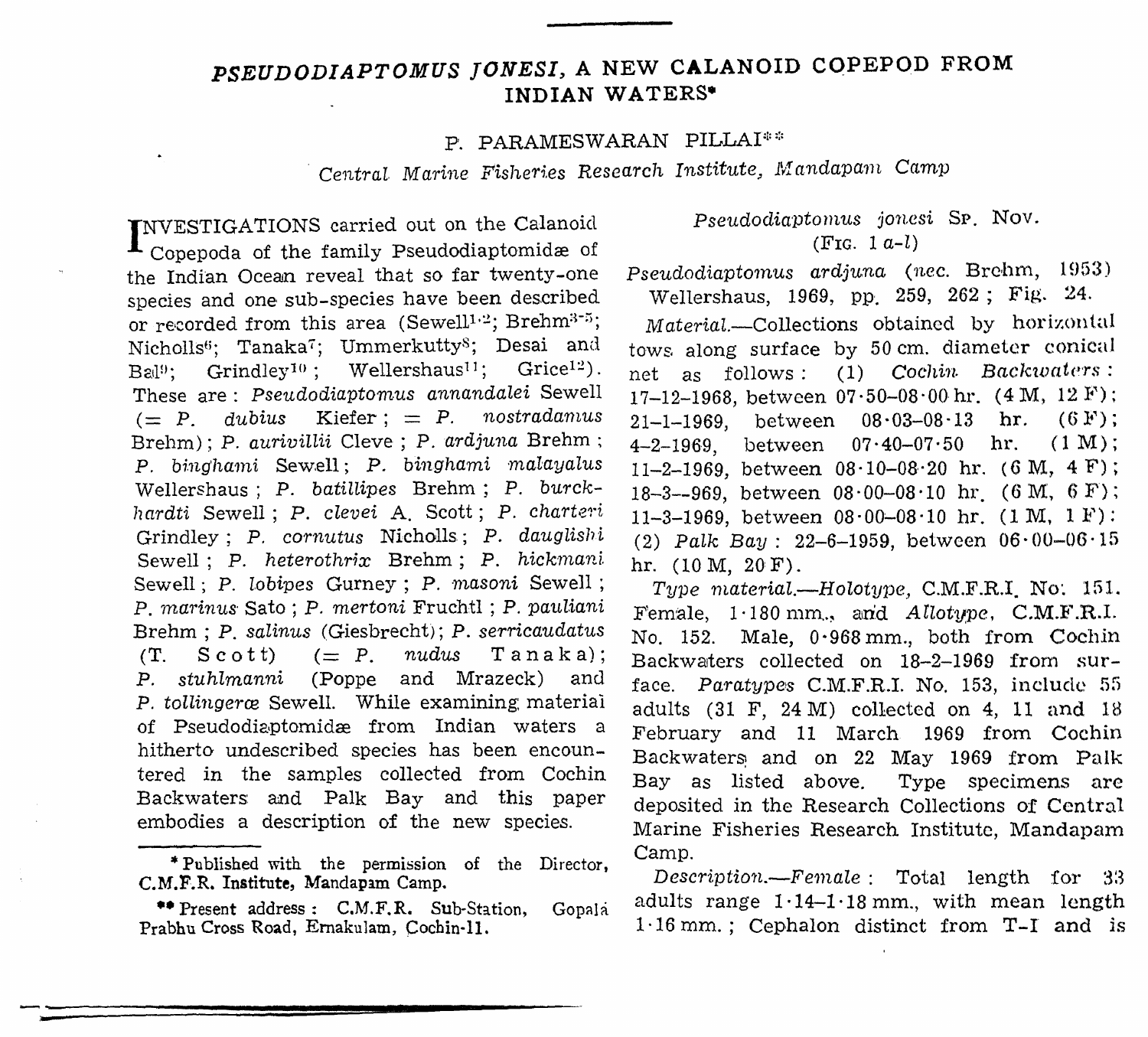## Pseudodiaptomus jonesi, A New Calanoid Copepod from Indian Waters 79 No. 4  $Feb. 20, 1970$

bluntly rounded anteriorly; T-IV and T-V fused, with posterior corners obtuse; rostrum filamentous, directed ventro-posterad; foursegmented urosome with caudal rami showing proportionate lengths =  $25:18:24:13:20\%$ ; genital segment ventrally produced, with

 $L: W = 2.8:1$ ; each ramus with one apical and five marginal setæ; A-1 with 21 segments, reaches to middle of genital segment, with partial to complete fusion between segments  $4-10$  and  $24-25$  and with the following proportionate lengths :

|                         |         |  | $4 \quad 5 \quad 6 \quad 7$                                             |  |                                                 |             |             |  |
|-------------------------|---------|--|-------------------------------------------------------------------------|--|-------------------------------------------------|-------------|-------------|--|
| $\frac{\text{Seg}}{\%}$ | $5 - 1$ |  |                                                                         |  | $4.5$ $2.7$ $3.5$ $3.0$ $4.7$ $2.4$ $2.8$ $4.7$ |             | $5 \cdot 2$ |  |
| Seg.                    |         |  |                                                                         |  | 12 13 14 15 16 17 18 19                         | 20          |             |  |
| $\%$                    | 6·0     |  | $6 \cdot 3$ $6 \cdot 5$ $6 \cdot 6$ $5 \cdot 6$ $4 \cdot 4$ $4 \cdot 5$ |  | $5\cdot 0$                                      | $5 \cdot 2$ |             |  |





patches of small spinules arranged asymmetrically and with a perceptible marginal indentation at its right dorsal margin; dorsally a group of spinnules also present extending to right proximal margin; ventrally two rows are present anterad and posterad to genital opercular flap; two small set a present on either side of paired genital pores; postero-dorsal margins of U-I to U-III beset with small triangular spikes, those on the latter larger; U-IV dorsally at its postero-lateral angles with finely serrated shields, overlapping a small portion. of caudal rami; latter symmetrical, ratio of

A-1 segment 19 having specialised seta with 8-9 small spinnules along its mid inner margin; A-2, Mnd and  $Mx_1$  as in P. ardjuna;  $\rm Mx_{\rm o}$ and Mxp with hook-like additional spines on first three endites, with that on first endite on Mxp bifurcate; P-1 to P-4 with three-segmented Ri and Re, with arrangement of setæ and spines as given for P. ardjuna by Ummerkutty<sup>8</sup>; P-5 as in P. ardjuna having distal Re segment with three spines, two of which are subequal and inner distal spine flat and serrated along both margins; Re, with a distal outer spine showing slight difference